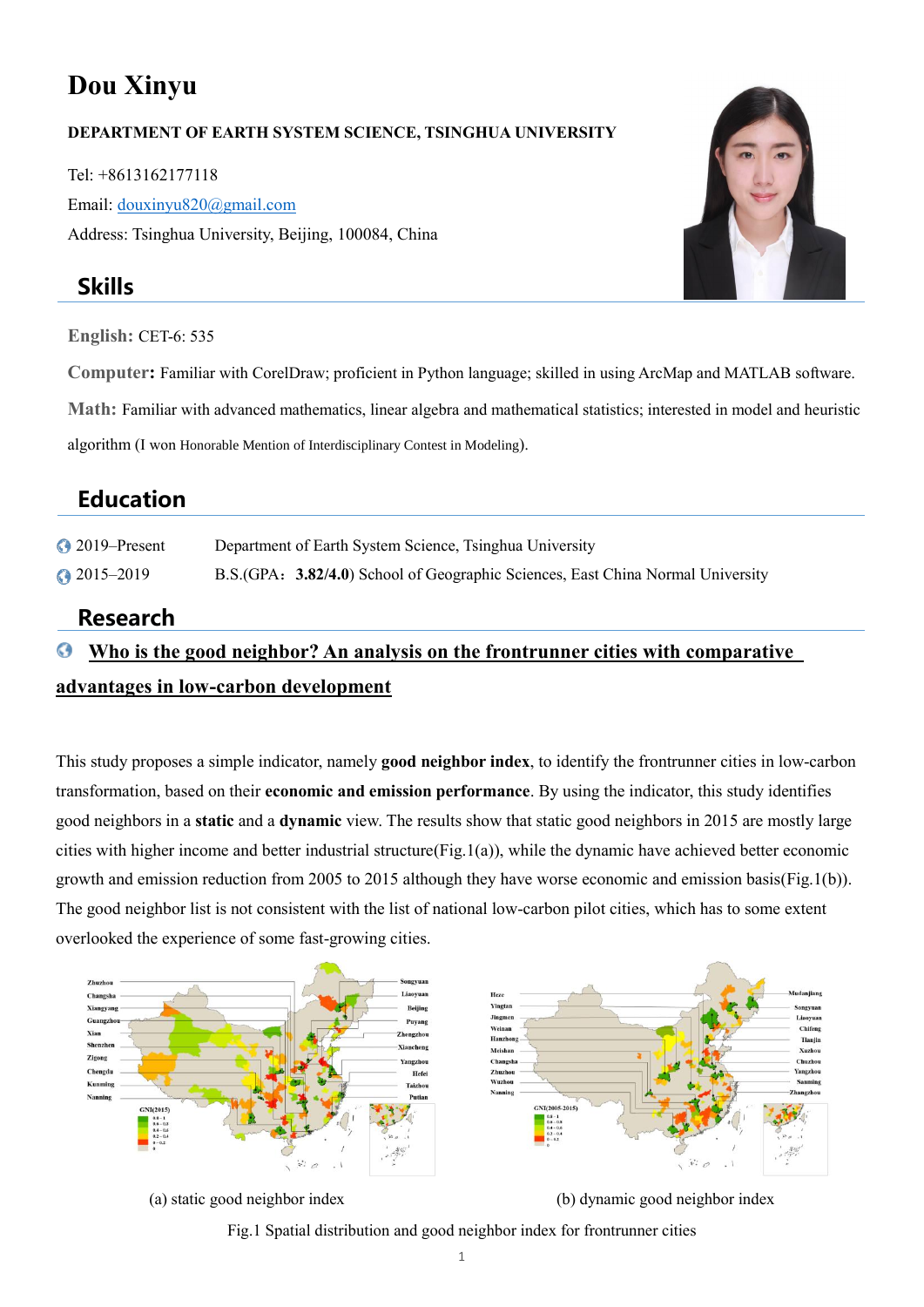#### **Research on Driving Factors of Urban Sprawl Based on Multi-source Data** G

(This thesis was awarded Outstanding Dissertation for Bachelor's Degree)

This study takes all countries as the research object, combines the global **land cover dataset** and **socio-economic statistic**s, and firstly analyzes the driving factors of urban sprawl by introducing the **panel model**. Secondly, **landscape pattern index** is used to distinguish urban sprawl modes, and the driving factors of urban sprawl in developed or developing countries and countries with different urban sprawl modes are analyzed respectively; finally, **standard deviation ellipse** method is used to analyze the spatial effect of driving factors.

The results show that during the period 1992-2015, urban population, third industrialization rate and gross domestic product (GDP) have a significant impact on global urban sprawl in general; the driving force of urban population to urban expansion has decreased with the development of the country. The improvement of traffic levels has promoted urban sprawl towards regularization and compactness, but the rapid growth of GDP and the tertiary industrialization rate is likely to cause the sprawl tends to be complicated, fragmented.

#### O  **Impact of metro passenger flow oh housing prices: an analysis using smartcard big data**

This study uses the Python language to extract the passenger flow from metro smartcard **big data**, and uses MATLAB to analyze the different effecting ranges of metro stations in different locations. Finally, ArcGIS is used for **spatial autocorrelation** analysis, and SPSS software is used to construct the **hedonic price model**. The relationship between metro passenger flow and hot spots of housing prices surrounding metro is shown in Fig.2.

The results show the influencing spheres of the metro stations gradually increase from inner circle to suburban area. Moreover, employment flow has positive impact on housing prices while residential flow has negative one.



Fig.2 Spatial autocorrelation results